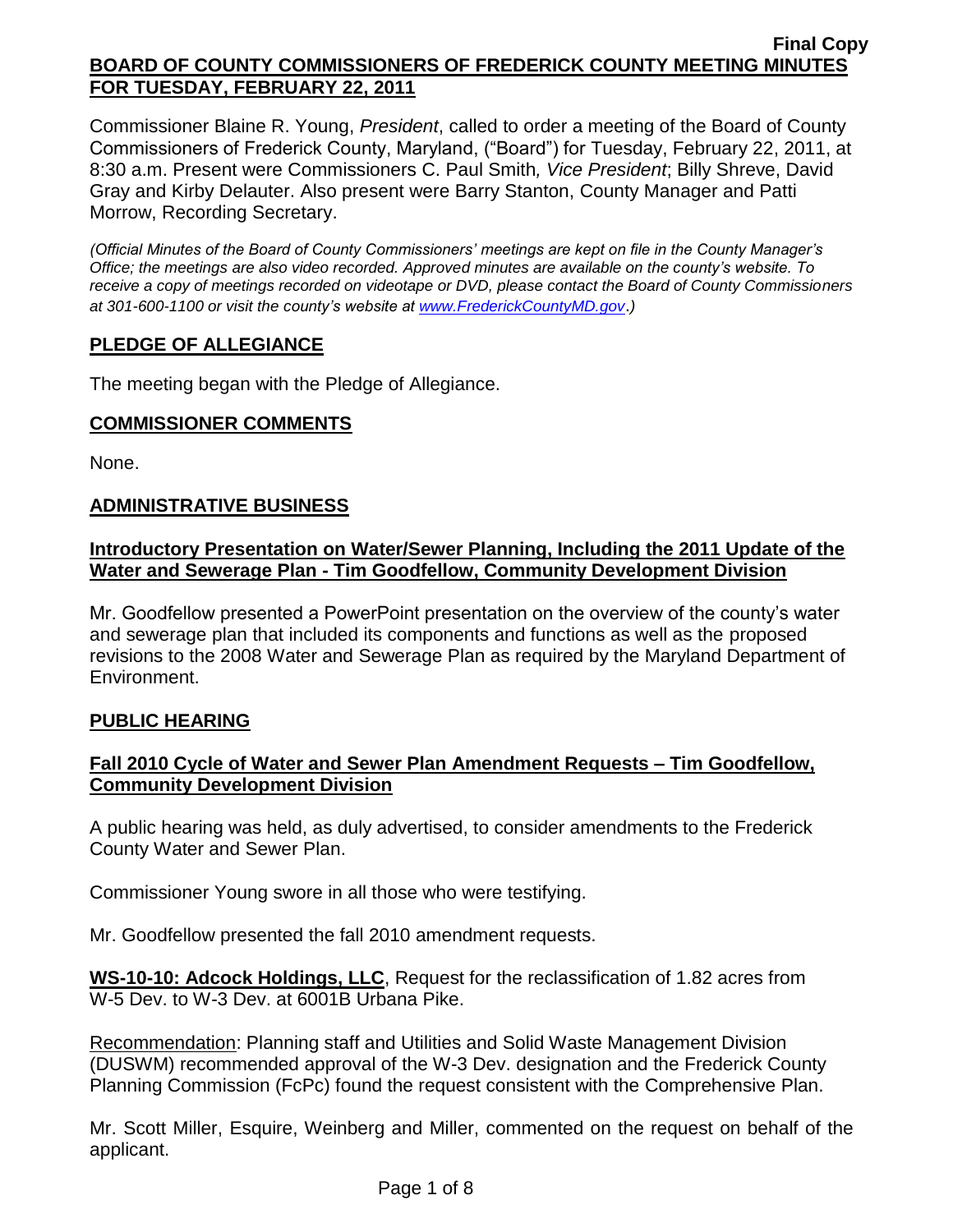There were no public comments.

**Decision: Commissioner Gray moved to approve WS-10-10 (Adcock Holdings LLC) to** reclassify 1.82 acres located at 6001B Urbana Pike from W-5 Dev. to W-3 Dev. Commissioner Smith seconded the motion that passed 5-0.

**WS-10-11:Marley Gate, LLC**, Request to reclassify five (5) acres from W-5 Dev. to W-3 Dev. at the northwest corner of Marley Street and MD 144 (Main Street) in New Market.

Recommendation: Planning staff and DUSWM recommended continuance of this request to allow approval of improvement plans. The FcPc found the request consistent with the Comprehensive Plan.

Mr. Scott Miller, Esquire, Weinberg and Miller, and Mr. Bob Mochi, Rodgers Consulting, commented on the request on behalf of the applicant.

Mr. Rod Winebrenner, DUSWM, and Ms. Wendy Kearney, Office of the County Attorney, commented on the request.

There were no public comments.

Decision: Commissioner Shreve moved to continue amendment WS-10-11, Marley Gate, LLC to Tuesday, March 22, 2011. Commissioner Delauter seconded the motion that passed 5-0.

**WS-10-12: Town of New Market (Olsen/Pippin)**, Request to reclassify .57 acres from W-5 Dev. to W-3 Dev. at 13 West Main Street, New Market.

Recommendation: Planning staff and DUSWM recommended approval of WS-10-12 (Town of New Market) of the W-3 Dev. designation and the FcPc found the request consistent with the Comprehensive Plan.

There were no public comments.

Decision: Commissioner Gray moved to approve WS-10-12, (Town of New Market) to reclassify .57 acres at 13 West Main Street from W-5 Dev. to W-3 Dev. Commissioner Smith seconded the motion that passed 5-0.

**WS-10-13: Monocacy Land Company, LLC. c/o Natelli Communities**, Request to reclassify 47 acres from W-4 Dev./S-4 Dev. to W-3 Dev./S-3 Dev. for the property known as Tax Map 96, Parcel 249, lots 1-107 plus 15 open space parcels located within the Boxwood Section of the Villages of Urbana.

Recommendation: Planning staff and DUSWM recommended approval of the W-3 Dev./S-3 Dev. designation and the FcPc found the request consistent with the Comprehensive Plan.

Mr. Rick Boyle, Natelli Communities, commented on the request on behalf of the applicant.

There were no public comments.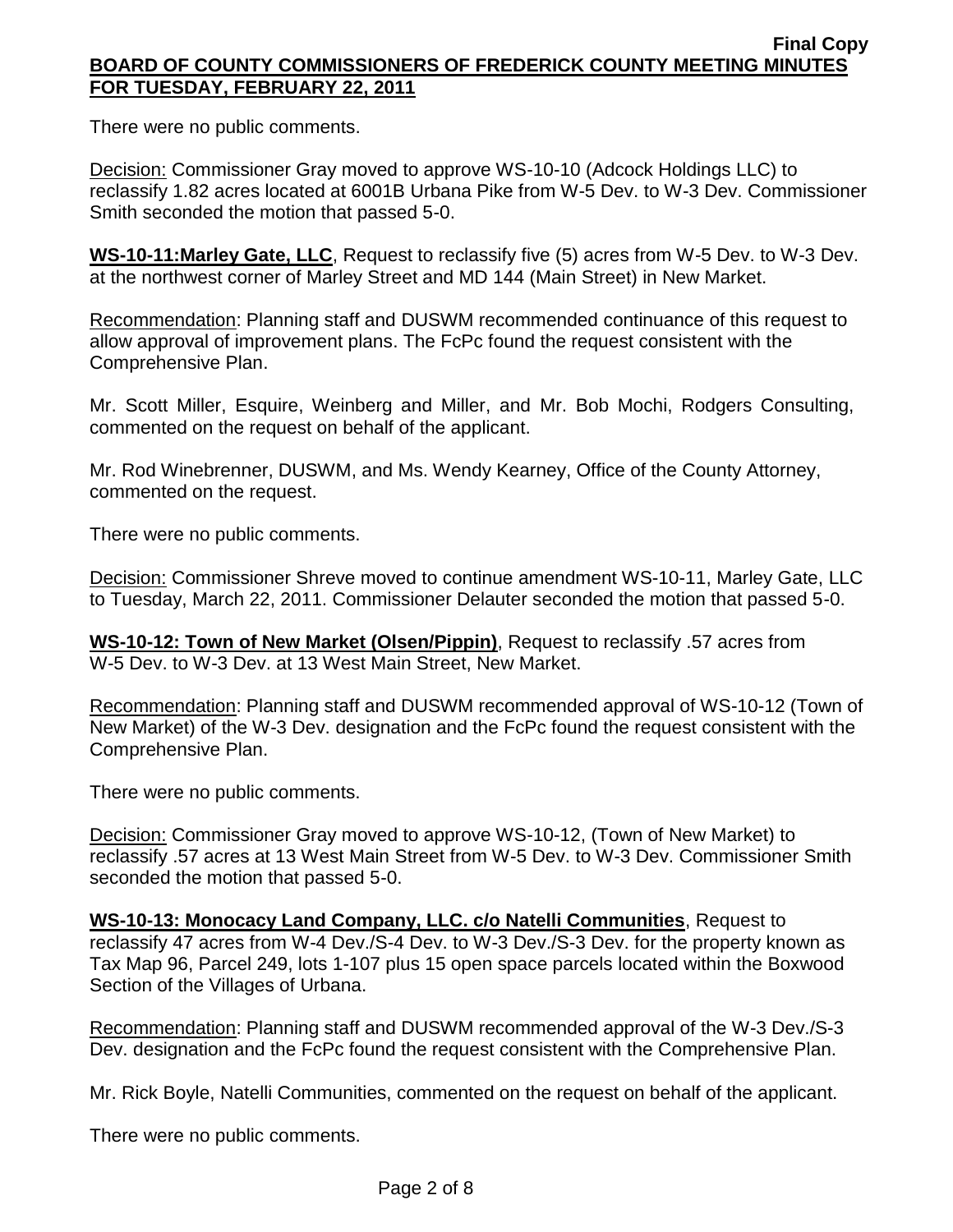Decision: Commissioner Smith moved to approve WS-10-13, (Monocacy Land Company, LLC) to reclassify 47 acres located within the Boxwood Section of the Villages of Urbana from W-4 Dev./S-4 Dev. to W-3 Dev./S-3 Dev. Commissioner Delauter seconded the motion that passed 5-0.

**WS-10-14: Segall Development Associates**, Request to reclassify property located on the north side of MD 144 bordered by the Monocacy River and I-70 within The City of Frederick, Tax Map 78, Parcels 420, 421, 422, 694, and 699 from Planned Service (PS) to W-4 Dev./S-4 Dev. and for Tax Map 422, Parcel 2146, from W-5 Dev./S-5 Dev. to W-4 Dev./S-4 Dev.

Recommendation: Planning staff recommended a reclassification of the properties to W-5 Dev./S-5 Dev. DUSWM recommended approval to change to the S-5 Dev. designation for Tax Map 78, Parcels 420, 421, 422, 694, and 699; did not approve the change to the S-4 Dev. designation for Tax Map 422, Parcel 2146; and had no recommendation for water reclassification as the property resided within The City of Frederick. The FcPc found the request consistent with the Comprehensive Plan.

Mr. Scott Miller, Esquire, Weinberg and Miller, and Mr. Fran Zeller, Harris, Smariga and Associates, commented on the request on behalf of the applicants.

There were no public comments.

Decision: Commissioner Smith moved to approve WS-10-14 (Segall Development Associates reclassification of the subject properties listed in the case to W-5 Dev./S-5 Dev. Commissioner Shreve seconded the motion that passed 5-0.

## **ADMINISTRATIVE BUSINESS**

## **Second Amendment to the Waste Disposal Agreement between Frederick County and the Northeast Maryland Waste Disposal Authority - Mike Marschner, Utilities and Solid Waste Management Division**

Mr. Marschner presented the second amendment to the waste disposal agreement to the Board.

Commissioner Shreve moved to approve the second amendment as presented. Commissioner Smith seconded the motion that passed 5-0.

The Board directed Mr. Marschner to schedule a waste to energy briefing in the near future.

# **Acceptance of Terms and Conditions - PayFlow Pro (Gateway Services for Customer Service Website) - Brenda Teach, Utilities and Solid Waste Management Division**

Ms. Teach presented the request to the Board. Mr. Richard McCain, Office of the County Attorney, commented on the terms and conditions.

Commissioner Smith moved to accept the terms and conditions for the PayFlow Pro. Commissioner Shreve seconded the motion that passed 5-0.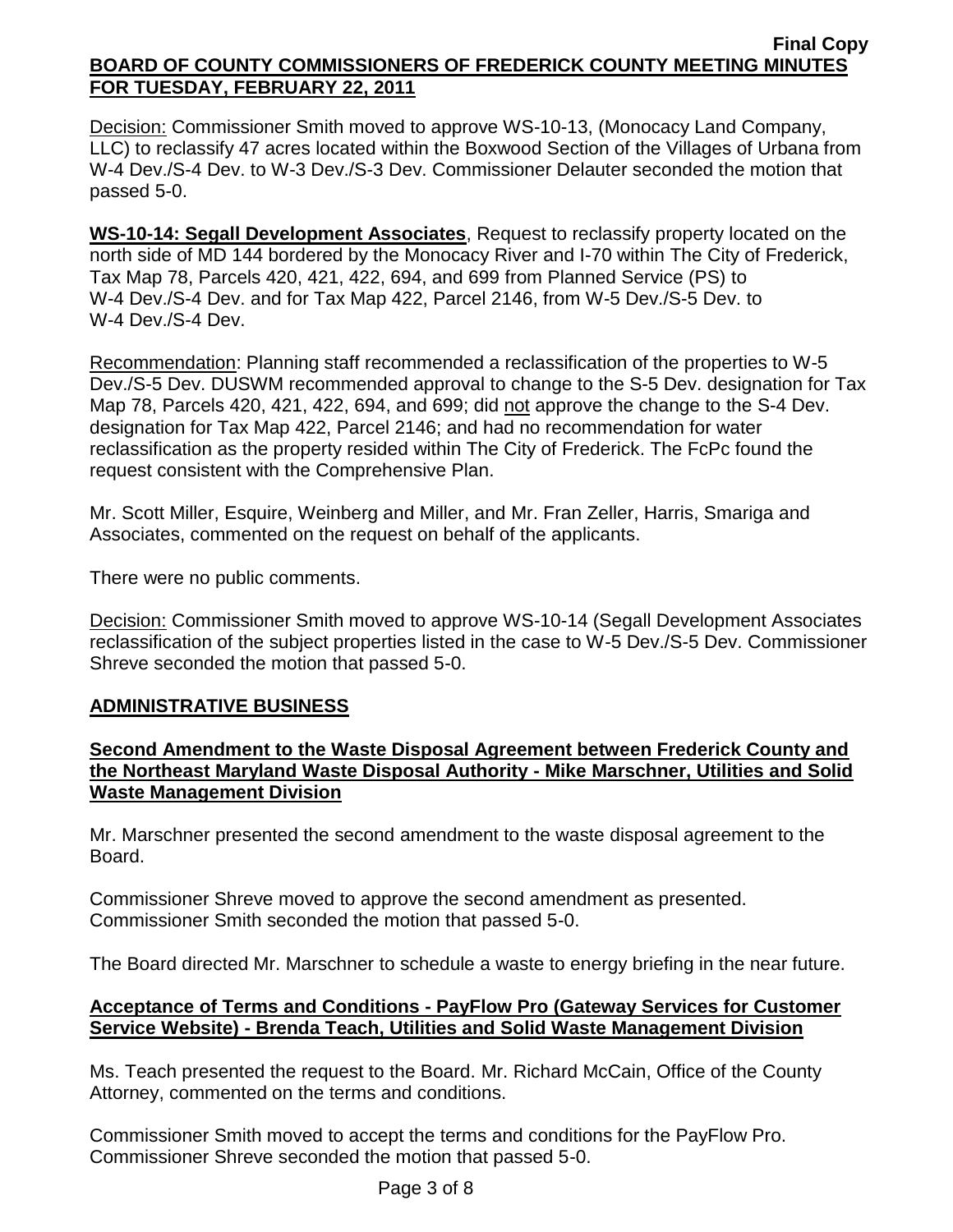# **Review Staff Recommended FY 2011 – 2017 Capital Improvements Program (CIP) and Meet with Requesting Agencies and Departments – Kelly Weaver, Finance Division**

Ms. Weaver reviewed the staff recommended FY 2011 – 2017 CIP with the Board. It was indicated there would be two (2) more reviews before the CIP would go to public hearing on Tuesday, March 15, 2011, at 7:00 p.m.

## **COMMISSIONER COMMENTS**

None.

# **PUBLIC COMMENTS**

None.

# **QUESTIONS – PRESS**

None.

# **CLOSED SESSION**

Commissioner Smith moved to go into closed session in accordance with Maryland Annotated Code State Government Article § 10-508(a) (1) To discuss: (i) The appointment, employment, assignment, promotion, discipline, demotion, compensation, removal, resignation, or performance evaluation of appointees, employees, or officials over whom it has jurisdiction; or (ii) Any other personnel matter that affects one or more specific individuals; (7) To consult with counsel to obtain legal advice on a legal matter; and (8) To consult with staff, consultants, or other individuals about pending or potential litigation. Commissioner Shreve seconded the motion that passed 5-0.

# **ADJOURN**

The meeting adjourned at 11:50 a.m.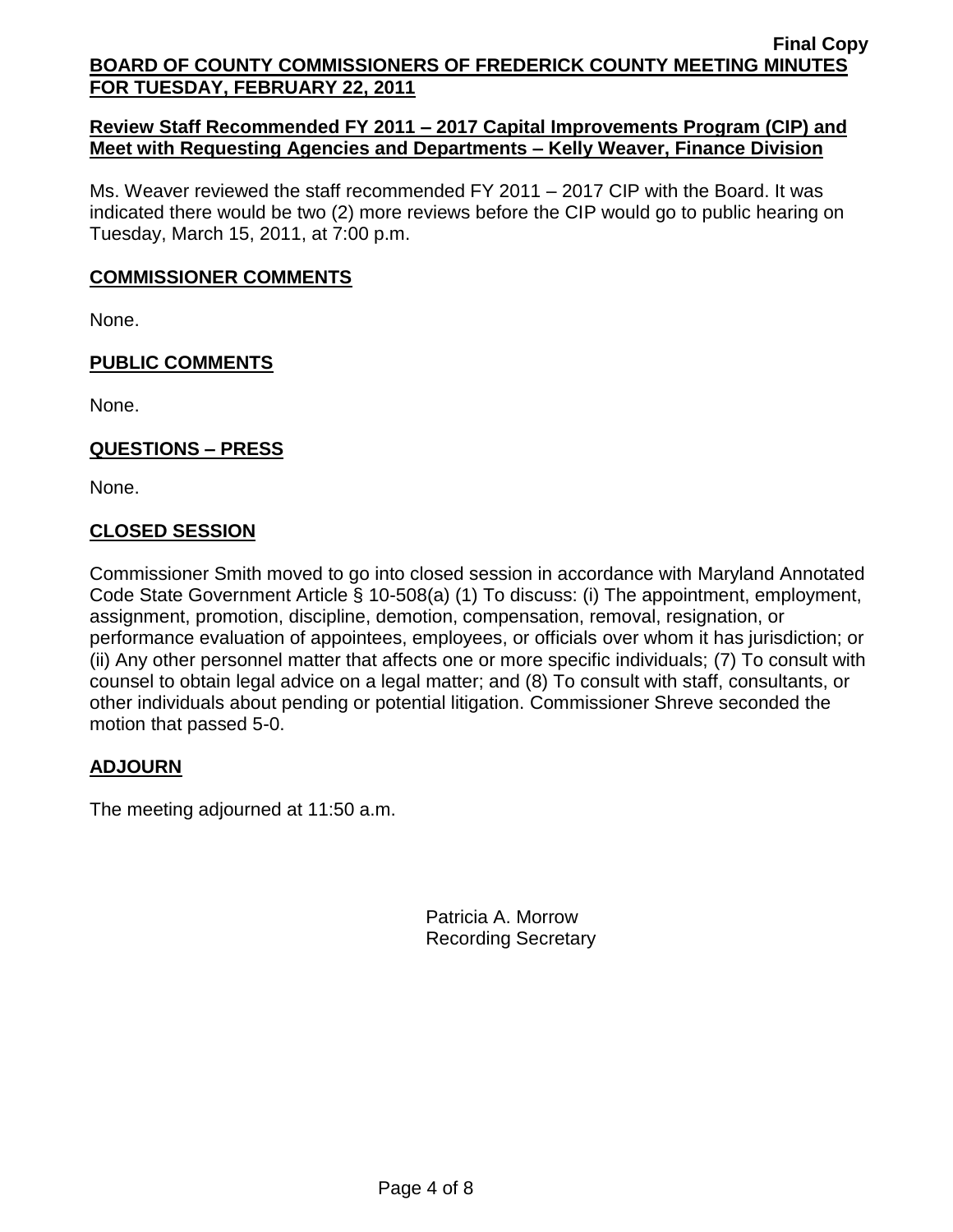# **FORM OF STATEMENT FOR CLOSING THE MEETING OF TUESDAY, FEBRUARY 22, 2011**

# **STATUTORY AUTHORITY TO CLOSE SESSION**

### **State Government Article §10-508(a):**

(7) To consult with counsel to obtain legal advice on a legal matter.

(8) To consult with staff, consultants, or other individuals about pending or potential litigation.

### **Motion:**

Commissioner Smith moved to go into closed session in accordance with Maryland Annotated Code State Government Article § 10-508(a) (7) To consult with counsel to obtain legal advice on a legal matter; and (8) To consult with staff, consultants, or other individuals about pending or potential litigation. Commissioner Shreve seconded the motion that passed 5-0.

## **Time and Location:**

12:00 P.M. – Third Floor Meeting Room, Winchester Hall

## **Topic to be Discussed:**

To discuss issues related to performance under construction contracts.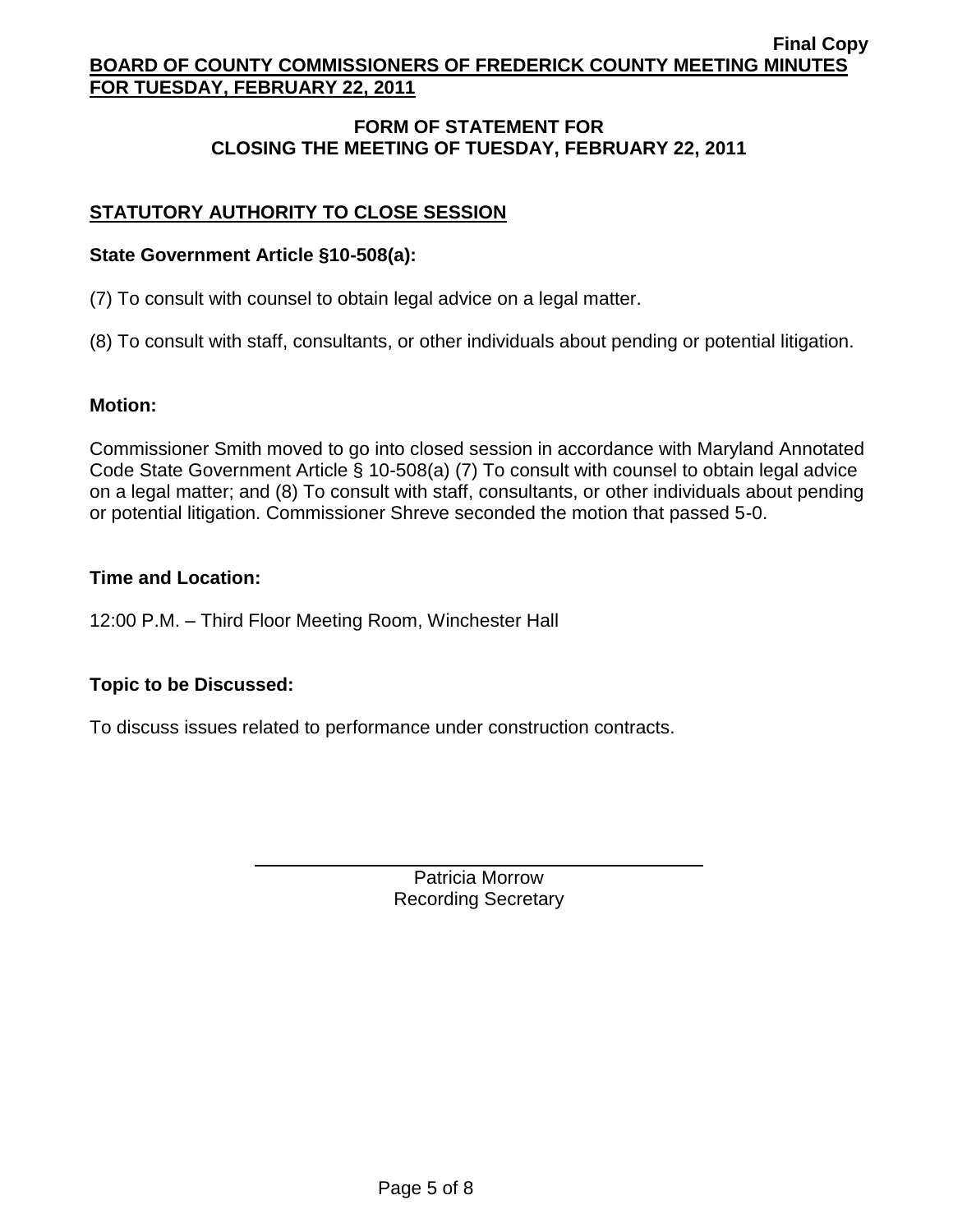### **FORM OF STATEMENT FOR MINUTES OF NEXT OPEN MEETING ON THURSDAY, FEBRUARY 24, 2011, FOLLOWING THE CLOSED MEETING OF TUESDAY, FEBRUARY 22, 2011**

# **STATUTORY AUTHORITY TO CLOSE SESSION**

# **State Government Article §10-508(a):**

(7) To consult with counsel to obtain legal advice on a legal matter.

(8) To consult with staff, consultants, or other individuals about pending or potential litigation.

## **Motion:**

Commissioner Smith moved to go into closed session in accordance with Maryland Annotated Code State Government Article § 10-508(a) (7) To consult with counsel to obtain legal advice on a legal matter; and (8) To consult with staff, consultants, or other individuals about pending or potential litigation. Commissioner Shreve seconded the motion that passed 5-0.

# **Time and Location:**

12:00 P.M. – Third Floor Meeting Room, Winchester Hall

# **Others in Attendance:**

B Stanton, J. Mathias, W. Kearney, R. McCain, K. Demosky, R. Winebrenner, J. Kroll, D. Dunn, R. Santangelo and P. Morrow.

# **Topic Discussed:**

To discuss issues related to performance under construction contracts.

## **Action Taken:**

The Board directed staff to discuss the assignment of a contract and to negotiate a resolution to the issue, and if there was no meaningful outcome, staff was given the authority to pursue the appropriate steps associated with breach of contract.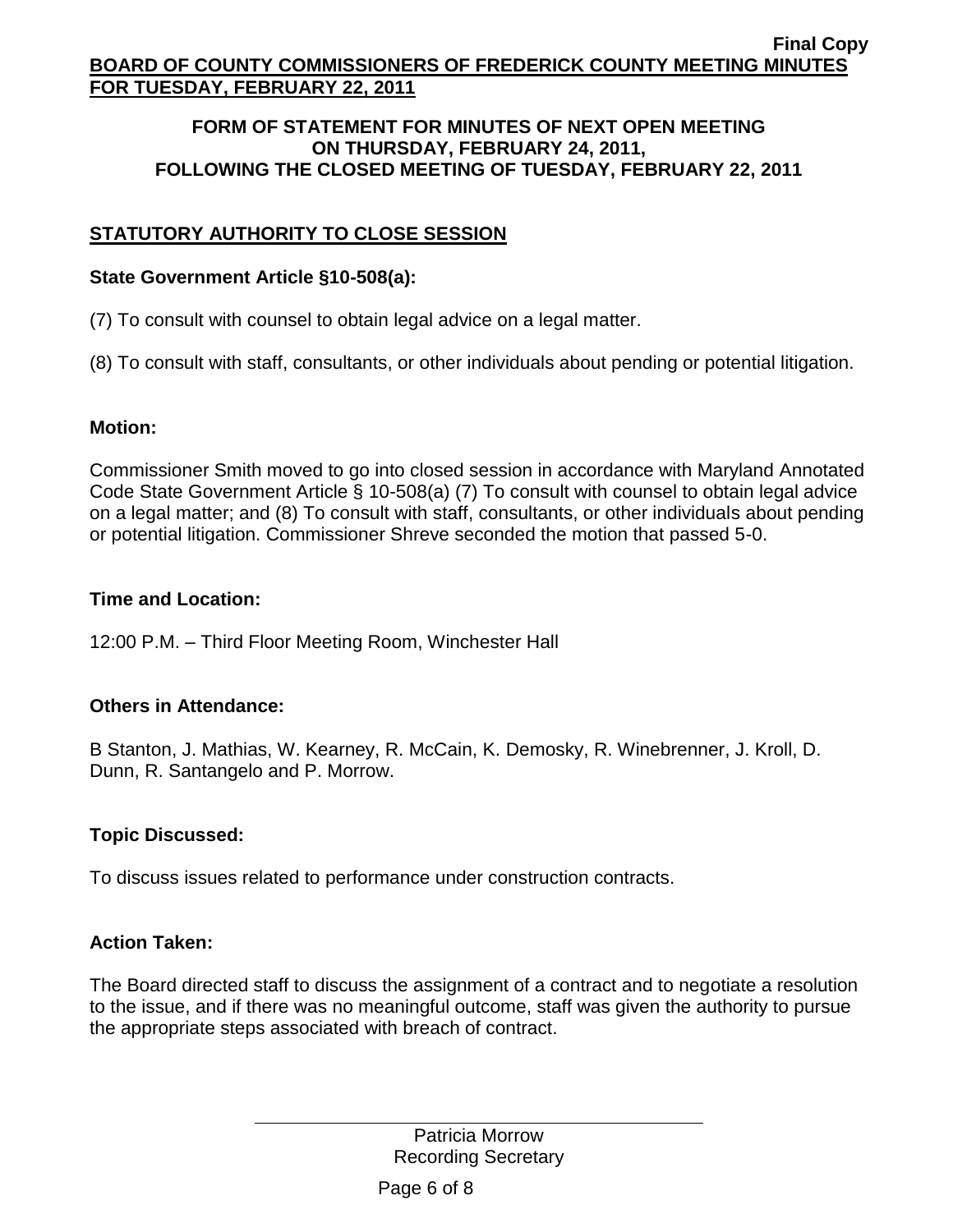# **FORM OF STATEMENT FOR CLOSING THE MEETING OF TUESDAY, FEBRUARY 22, 2011**

# **STATUTORY AUTHORITY TO CLOSE SESSION**

# **State Government Article §10-508(a):**

(1) To discuss: (i) The appointment, employment, assignment, promotion, discipline, demotion, compensation, removal, resignation, or performance evaluation of appointees, employees, or officials over whom it has jurisdiction; or (ii) Any other personnel matter that affects one or more specific individuals.

## **Motion:**

Commissioner Smith moved to go into closed session in accordance with Maryland Annotated Code State Government Article § 10-508(a) (1) To discuss: (i) The appointment, employment, assignment, promotion, discipline, demotion, compensation, removal, resignation, or performance evaluation of appointees, employees, or officials over whom it has jurisdiction; or (ii) Any other personnel matter that affects one or more specific individuals. Commissioner Shreve seconded the motion that passed 5-0.

## **Time and Location:**

12:00 P.M. – Third Floor Meeting Room, Winchester Hall

# **Topic to be Discussed:**

To discuss the candidates for possible appointment to the Frederick County Charter Board.